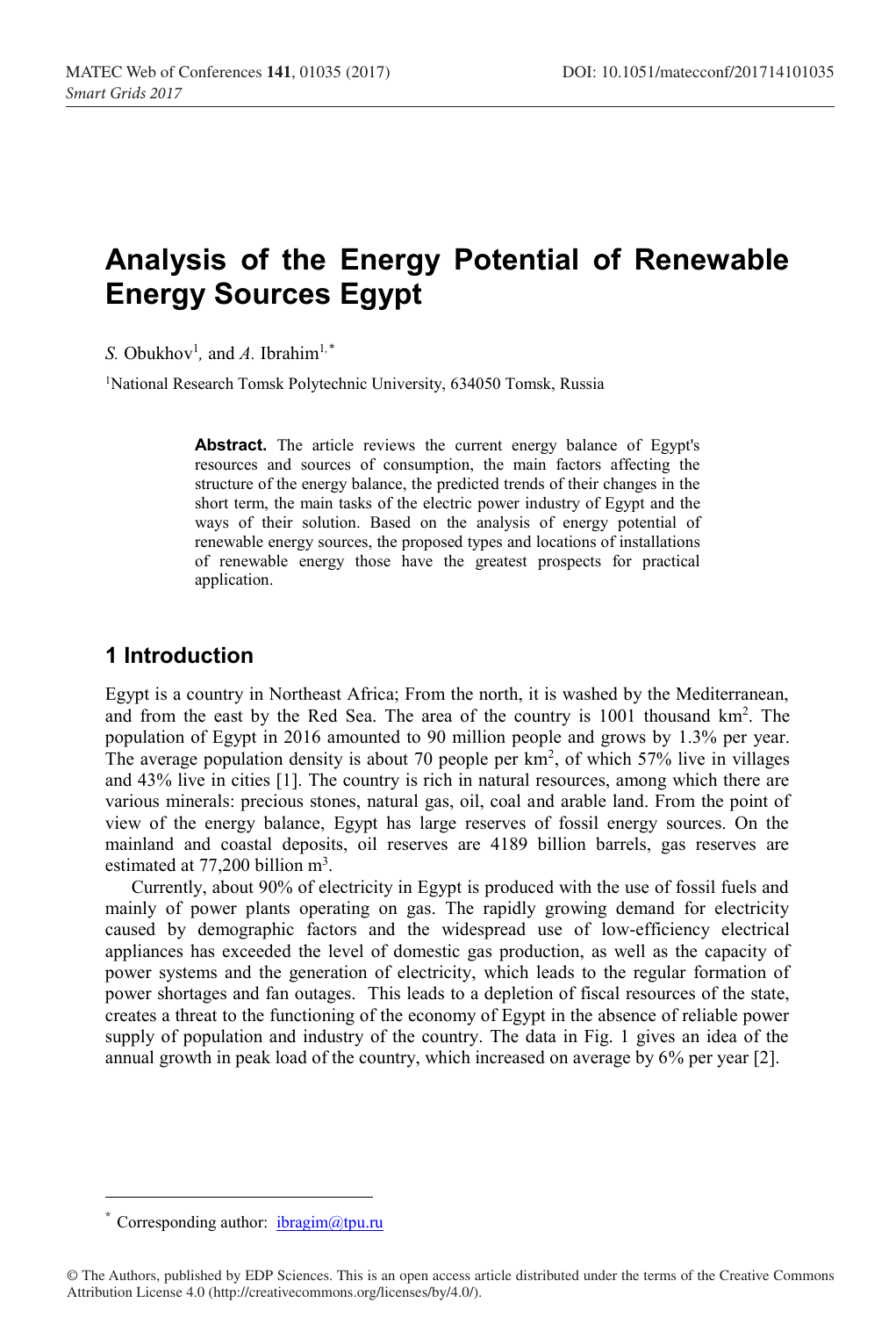

**Fig.1**. Dynamics of growth of peak load power system in Egypt.

The main objectives of the power sector in Egypt at the present stage are the creation of new generating power capacity and electrification of remote rural areas. In addressing these objectives, it is necessary to take into account, on the one hand, the tightening of requirements for environmental protection, the country's economic possibilities, the difficulties, and due to the limited reserves of fossil fuels, and on the other hand the availability of significant renewable energy sources [2, 3].

#### **2 Research Methods and results**

The analysis of energy potential of renewable energy sources shows that Egypt is rich in resources of solar energy, and in the Gulf of Suez includes some of the world's richest resources of wind energy. The development of these abundant renewable energy resources can contribute to increasing power generating capacity and reduce the country's dependence on natural gas imports. Wind and solar Atlas of Egypt (Fig. 2) shows the potential use of renewable energy sources (RES) for generating electricity. The areas along the coast of the Mediterranean Sea in northern Egypt are the most suitable for the use of wind and solar energy. It should be noted that in this place there are new rural areas that are not connected to a centralized network [1].

The increase in the consumption of electricity in Egypt is 6-7% per year [3], and in order to provide the necessary funds, the government is considering plans for the partial privatization of the electricity industry, increasing foreign investment. The total installed capacity of power plants amounted in 2010 to 27.05 GW (Fig.1) by the year 2015 increased to 35.2 GW [1, 2, 3]. The installed capacity of thermal power plants based on natural gas is 52%, and only 1,4% is accounted for by power plants based on wind energy.



**Fig.2.** Wind atlas and solar atlas of Egypt.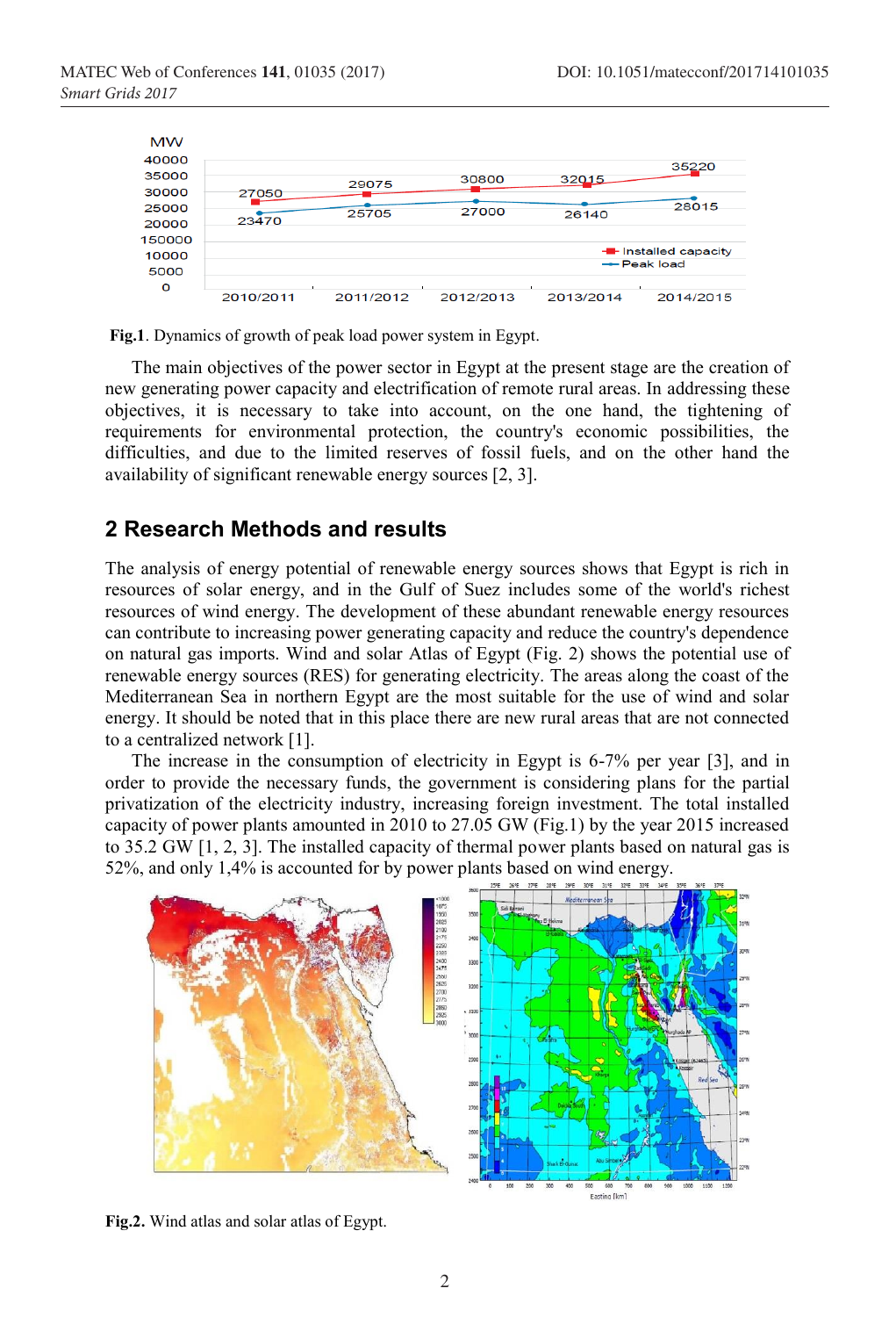At present, Egypt provides electricity to 99% of its population. Egypt's need for energy in the period from 1997 to 2008 has grown by an average of 7% per year and will increase in the range of 15-25% per year for the next twenty years. The Egyptian government hopes that by 2020, 20% of the installed capacity in the country will use renewable energy sources [1,4].

Agriculture on new lands in the desert is getting great development. The country sent about 1.26 million hectares for the development of new lands in the desert. Approximately half of this land is located outside the centralized power supply zones. In order to provide power supply to these farms, it is necessary to use autonomous power supply system's [4]. The Main Energy Council in Egypt decided to expand the use of renewable energy sources in order to achieve 20% of the total electricity production in 2020 (hydroelectric power plants 8% and wind power plants 12%) [5].

This can be achieved through the participation of private capital in the creation of wind farms in Egypt. According to annual data from renewable energy sources, the number of hours of sunshine per year in the north of Egypt is 3400 h and 3900 h in the south, and the average annual solar radiation in the north is 1900 kWh / m <sup>2</sup> and in the south 2600 kWh /  $m<sup>2</sup>$  (Fig.3). Consequently, almost the entire territory of the country the amount of solar radiation is large enough and almost year-round operation of solar power plants. Currently, the total installed solar capacity in Egypt is 145,2 MW, including the capacity of thermal power stations in Kureimat, located 92 km South of Cairo [2], by 2020 it is planned to increase to 2.13 GW with power generation of 7.35 GW∙h [7].



**Fig.3.** The distribution of solar radiation on the territory of Egypt.

The West of the Gulf of Suez is the most promising place for the construction of large wind power stations due to the wind speed, which varies between 8-10 m / s, and also due to the low population density in this area (fig2). There are other promising places with a wind speed of 7-8 m / s in the east and west of the Nile River near the cities of Beni Suaiwa